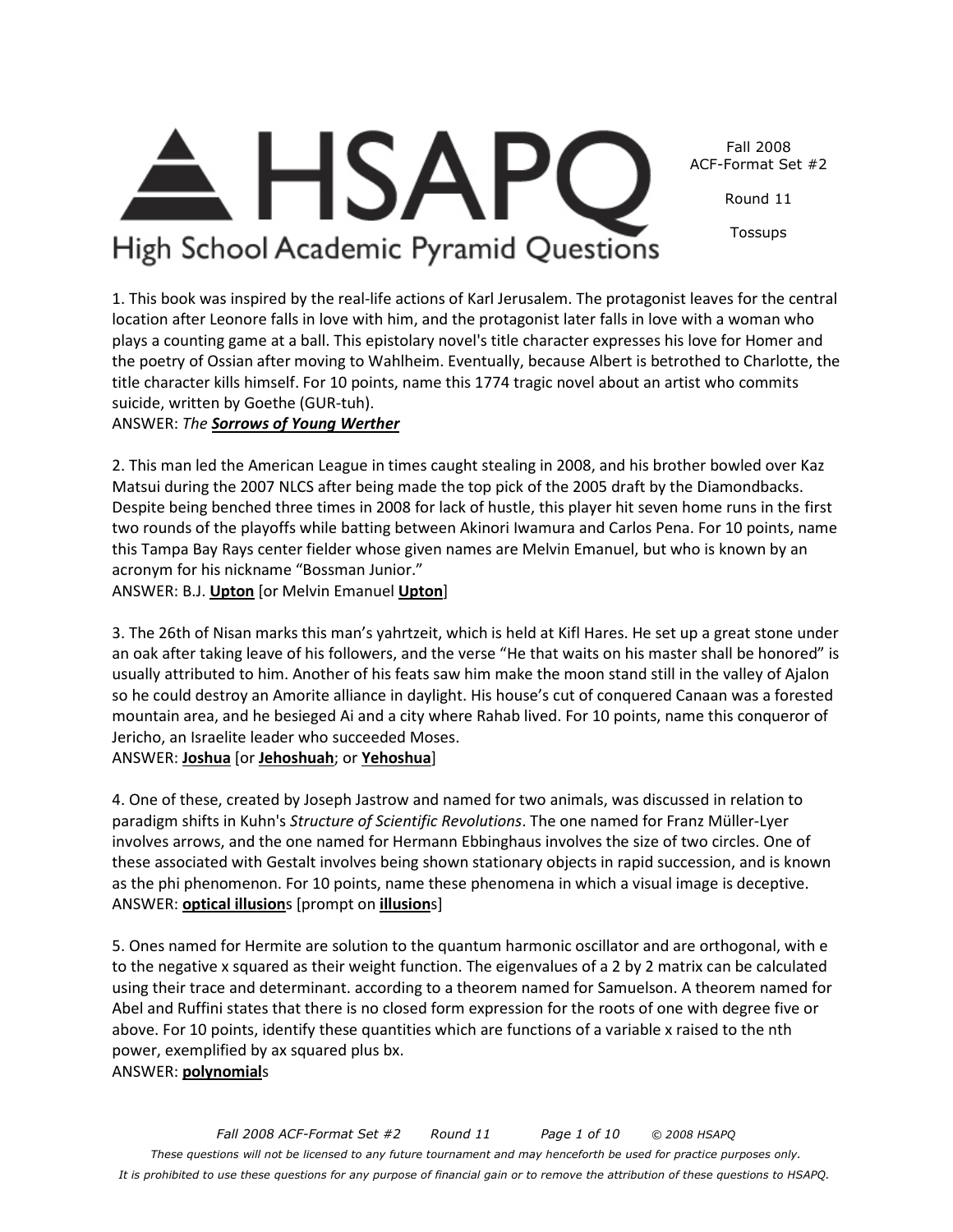6. A Jew named Saul Zuratas encounters a tribal myth-spinner in this author's *The Storyteller*. Various denizens of the rainforest are remembered by brothel-owner Don Anselmo in this author's *The Green House*, and he wrote about a group of boys in a military academy in *The Time of the Hero*. Another of this man's novels is interspersed with wacky radio dramas written by Pedro Camacho; that novel details the protagonist's marriage to an older family member. For 10 points, name this author who wrote *Aunt Julia and the Scriptwriter*, a novelist from Peru.

#### ANSWER: Mario **Vargas Llosa**

7. Cantile's line connects this organ to the inferior vena cava, and it is home to tubular structures called the ducts of Luschka. This organ empties when the CCK hormone is released, and it is broken up into three segments, the body, neck, and fundus. Like the kidneys, this organ can form "stones," but its buildups are made up of cholesterol and salts in a disorder known as cholelithiasis. For 10 points, name this organ that lies next to the liver and stores bile.

#### ANSWER: **gallbladder** [or **cholecyst**]

8. The title character of one of this man's plays tricks Ballio into letting Simo's son Calidorus marry his slave-girl sweetheart. In addition to that clever slave, *Pseudolus*, he wrote of a boastful soldier who is beaten by servants in *Miles Gloriosus*. In another of his plays. Euclio hides the title object to appear poor. Shakespeare based *The Comedy of Errors* on this man's play about identical twins, *The Menaechmi*. For 10 points, name this ancient Roman contemporary of Terrence. ANSWER: Titus Maccius **Plautus**

9. The major work of murderer Carlo Gesualdo is six books of these compositions. One example is "As Vesta Was from Latmos Hill Descending," which is found in *The Triumphs of Oriana*. Often featuring four to six voices, they were usually written in the vernacular language instead of Latin, and used word painting to describe pastoral scenes. Most popular in the late sixteenth century, they were often sung at social gatherings. For 10 points, name this type of secular vocal form that is often contrasted with the motet.

#### ANSWER: **madrigal**s

10. This author wrote about a plant whose doom is to be crushed "beneath the furrow's weight" in one poem, while another of his poems dealt with a Jacobite battle. In addition to "To a Mountain Daisy," and "The Battle of Sherramuir," he wrote a poem detailing a drunken ride to Alloway Kirk and invented the phrase "cutty sark,." Another of his poems claims that his love is a "Red, red rose." Steinbeck took the title from *Of Mice and Men* from this author's "To a Mouse." For 10 points, name this author of "Tam O'Shanter" and "Auld Lang Syne," a Scottish poet. ANSWER: Robert **Burns**

11. Dionysius of Halicarnassus said that these peoples called themselves Rasenna, and their most extensive existing text is the Zagreb mummy wrapping. Their deities included Tin, Sethlans, and Uni, and they were lead by lauchmes. Their settlements included Clusium and Perusia, and Lars Porsena tried to reinstate one of their kings. Led by many members of the Tarquin family, for 10 points, name this ancient Italian people who were supplanted by the Romans. ANSWER: **Etruscans**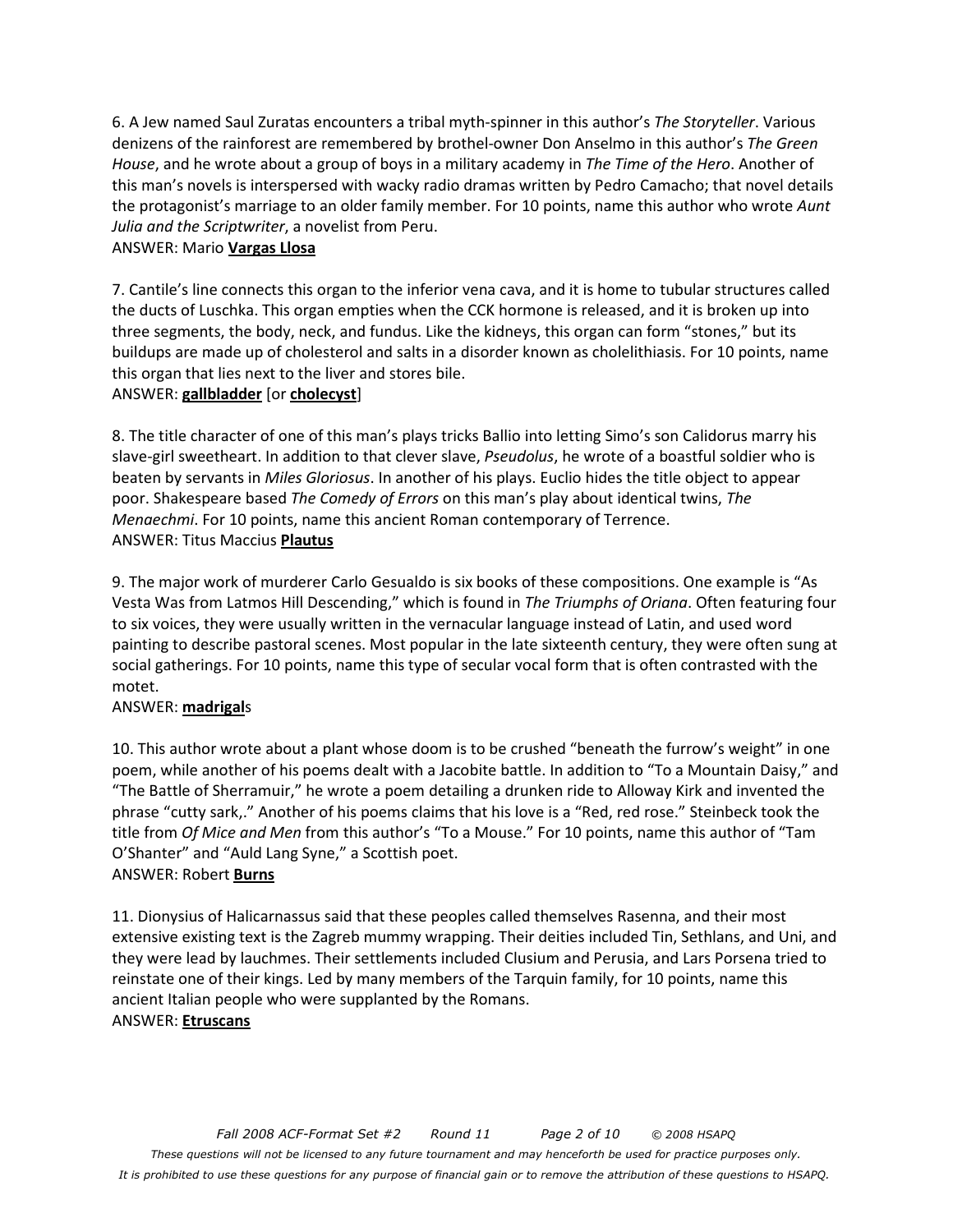12. Ewald summation is used to determine the Madelung constant, which in turn figures in the numerator for determining this quantity. A low-precision value for it is given by the Kapustinskii equation. The inverse of a number between five and twelve is subtracted from one as one factor in another formulation of it. That equation is named for Landé and a man who, with Haber, names a cycle that determines it, Born. Described as the enthalpy of formation of its namesake structure from gases, for 10 points, name this energy measuring the strength of bonds in an ionic solid. ANSWER: **lattice** energy

13. He worked with the Canningite William Huskisson to create a moderate government, and he worked at convincing Robert Peel and George IV that Catholic emancipation was needed. He was targeted in the Cato Street Conspiracy, and earlier his "thin red line" defeated Andoche Junot's forces. After a courtmartial, he was allowed to fortify the lines of Torres Vedras before taking Toulouse in the Peninsular Campaign. Allying with Gebhard von Blucher in a Belgian battle, for 10 points, name this British commander at Waterloo.

ANSWER: The Duke of **Wellington** [or Arthur **Wellesley**]

14. This state's Senator Arthur Vandenberg worked with Harry Truman to create a bipartisan foreign policy following World War II. Its statehood was delayed by the Toledo War, and Lewis Cass of this state was known as the "father of popular sovereignty." The controversial radio priest Father Charles Coughlin hailed from Royal Oak in this state, and this state's *Dearborn Independent* newspaper was used by a noted manufacturer as a vehicle for anti-Semitic propaganda. For 10 points, name this state, the home of President Gerald Ford and Henry Ford.

#### ANSWER: **Michigan**

15. Stories like "Ysrael" and "No Face" are collected in a Junot Diaz book named for this action. Roberta Alden does this after being struck by Clyde Griffith's camera in *An American Tragedy*. The final line of "The Love Song of J. Alfred Prufrock" imagines doing this after "human voices wake us." In another novel, a character who has affairs with Alcee Arobin and Robert Lebrun dies by doing this. For 10 points, *The Awakening* ends with Edna Pontellier committing suicide by what method after walking into the sea?

#### ANSWER: **drown**ing

16. Meson exchange is used to describe one type of these, named for Yukawa, which has a negative exponential relationship with respect to r. The one attributable to an electric field and magnetic field acting on a charge is named for Lorentz. They can be classified as conservative or nonconservative. Work is equal to the integral of this quantity with respect to position, and it is equal to the time derivative of momentum. For 10 points, identify this vector, which is the product of mass and acceleration according to Newton's second law.

ANSWER: **force** [accept **potential** until "acting on a charge" is read]

17. One of his sons was turned into a bird for the love of the dead nymph Hesperia. In one story, this figure is ransomed with a golden veil. In addition to Aesacus, his other children included a daughter who was swallowed by a chasm, Laodice, and the Creusa that was the wife of Aeneas. In most stories he is killed by Neoptolemus. Hermes assisted this figure in sneaking through the Greek lines to plead with Achilles for the body of his son. For 10 points, name this father of Paris and Hector, the old king of Troy in the *Iliad*.

#### ANSWER: **Priam**

*Fall 2008 ACF-Format Set #2 Round 11 Page 3 of 10 © 2008 HSAPQ These questions will not be licensed to any future tournament and may henceforth be used for practice purposes only. It is prohibited to use these questions for any purpose of financial gain or to remove the attribution of these questions to HSAPQ.*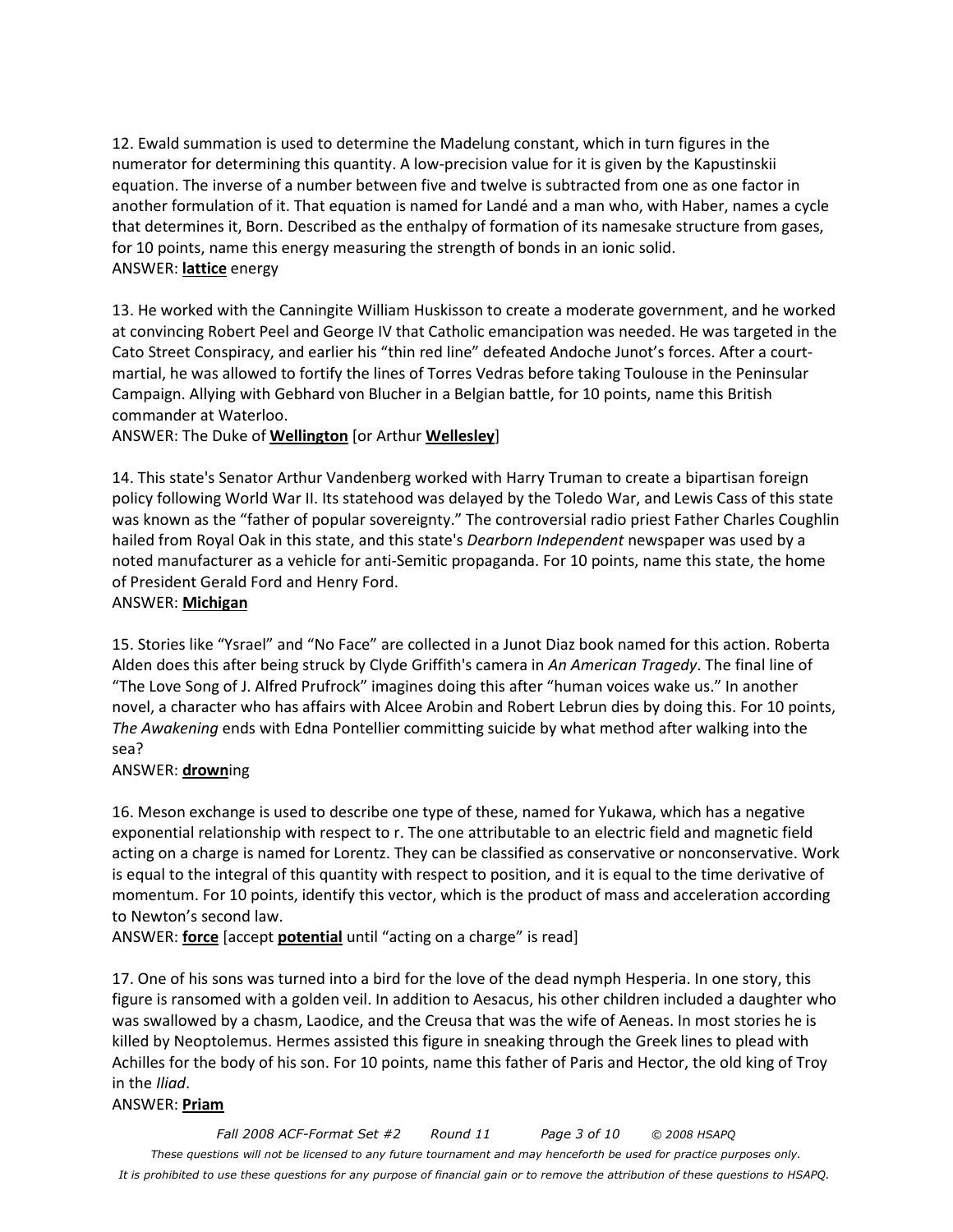18. Louis XII of France gave him the title of duke of Valentinois, which gave this man his nickname Il Valentino. His tutors included Paolo Pompilio and Giovanni Vera, and he studied law under Filippo Decio. He faced down the Magione conspiracy during his third Romagna campaign, and his motto was "Either Caesar or Nothing." An enemy of Pope Julius II, he was the son of Pope Alexander VI. For 10 points, name this brother of Lucrezia who inspired Machiavelli's ideal of the "Prince." ANSWER: **C**esare **Borgia** [prompt on **Borgia**]

19. A laundry list is swapped for a love note at one point in this opera. In another scene, a man causes alarm by climbing in through a balcony in the guise of Lindoro, after earlier adopting the identity of Don Alonso. The title character introduces himself with "Largo al Factotum" after learning that Dr. Bartolo is confining Rosina, and later aids Count Almaviva's romantic plans. For 10 points, name this Rossini opera which was followed by a Mozart sequel about the "marriage" of the titular conniving cosmetician, Figaro.

#### ANSWER: *The Barber of Seville* [or *Il barbiere di Siviglia*; or *The Useless Precaution*]

20. This man's work, independent of Le Bel, attempted to show that tetrahedral geometry was possible in carbon bonds. One of his namesake equations relates temperature and equilibrium constant given the standard enthalpy change. The measure of how many particles are released into solution per unit solute is known as his namesake "factor," and is important in calculating colligative properties. For 10 points, name this Dutch chemist who worked out an equation for osmotic pressure. ANSWER: Jacobus Henricus **van't Hoff**

21. It contains one tablet displaying the epogdoon (eh-pahg-doe-ahn), and a figure with a half-white headgear in this painting is considered to be Averroes. In another section, a figure modeled on Castiglione spins a celestial globe on his fingers. One putti in this work bears the phrase "To Each What is Due," and its depiction of architecture was aided by Donato Bramante. One figure dressed in gold holds his copy of the *Nicomachean Ethics*, and his old master beside him holds *Timaeus*. Prominently featuring Plato and Aristotle, for 10 points, name this allegorical painting by Raphael. ANSWER: *The School of Athens* [or *Scuola di Atene*]

22. The Kerkena Islands lie in an inlet formed by this body of water, while the Cape Tres Forcas that juts into it houses the Melilla exclave. The city of Benghazi lies on the Gulf of Sidra, which is a part of this body, and the Balearic Islands also lie in it. The Gulf of Cagliari is another inlet formed by it, and the Strait of Messina separates one island in this sea from the mainland to its north. It connects with the Atlantic via the Strait of Gibraltar. The Adriatic Sea and the Aegean Sea are parts of, for 10 points, what sea that is sandwiched between Europe and North Africa?

ANSWER: **Mediterranean** Sea [accept **Gulf of Gabes** until "Tres Forcas" is read]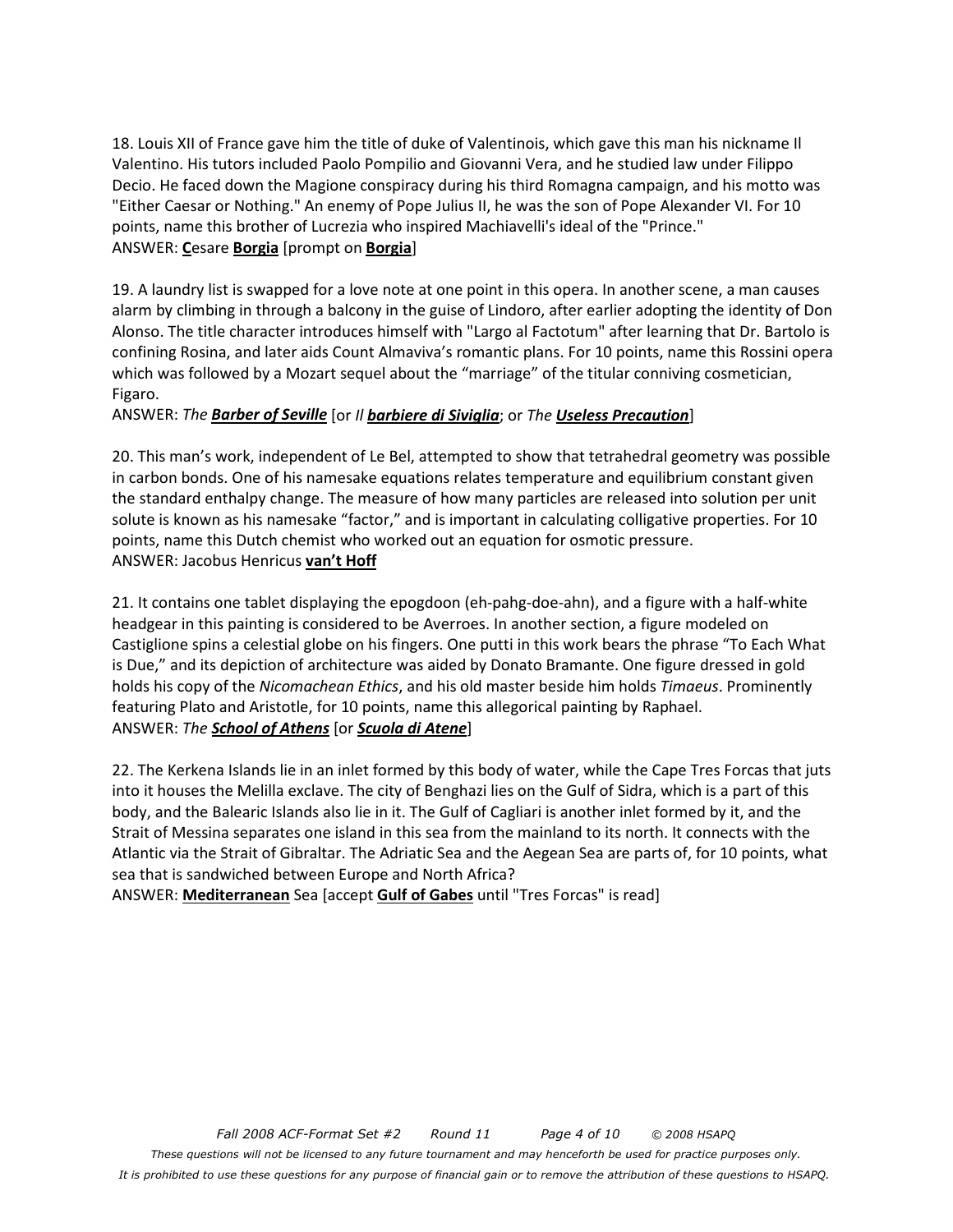*Fall 2008 ACF-Format Set #2 Round 11 Page 5 of 10 © 2008 HSAPQ These questions will not be licensed to any future tournament and may henceforth be used for practice purposes only. It is prohibited to use these questions for any purpose of financial gain or to remove the attribution of these questions to HSAPQ.*

# ANSWER: **Suleiman I** [or **Suleiman the Magnificent**; prompt on **Suleiman**]

[10] Lee was assisted on *To Kill a Mockingbird* by this author, who inspired the character of Dill. He

wrote works like *Other Voices, Other Rooms* and *The Grass Harp*.

## ANSWER: Truman **Capote**

3. This island was the home of a massive statue of Helios that was built by Chares of Lindus. For 10 points each:

[10] Name this island of the Dodecanese, the home of the Colossus.

ANSWER: **Rhodes**

[10] These knights conquered Rhodes in 1282. They were formed to care for pilgrims to the Holy Land

ANSWER: **Knights Hospitalers** [or **Order of the Hospital** of St. John of Jerusalem; or **Knights of Saint** 

[10] Rhodes was captured in 1523 by this Ottoman sultan, the successor to Selim the Grim, who badly

and were organized into a military order by Raymond du Puy.

[10] Atticus Finch appears in *To Kill a Mockingbird*, the best-known work of this American author.

Mato Grosso before the allies defeated him at Tuyuti. ANSWER: Francisco Solano **Lopez**

1. Slavery was abolished in this nation by Emperor Dom Pedro II, who also opposed the church's anti-

Masonic laws. For 10 points each: [10] Name this South American nation, whose later leader include "the father of the poor," Getulio

# Vargas, and which was the home of the Portuguese monarchy during the Napoleonic wars.

**HSAPC** 

High School Academic Pyramid Questions

# ANSWER: **Brazil**

[10] This war was begun over Brazil's assistance of the Colorado party of Uruguay. Those nations allied

with Argentina to defeat Paraguay. ANSWER: War of the **Triple Alliance** [or Guerra de la **Triple Alianza**; or Guerra da **Triplice Alianca**] [10] This dictator of Paraguay built up the most powerful South American army and successfully invaded

2. This character turns out to be the best shot in all of Maycomb when he kills the rabid Tim Johnson.

For 10 points each:

[10] Name this small-town lawyer whose defense of Tom Robinson hinges on that man's lame arm.

ANSWER: **Atticus** Finch [prompt on **Finch**]

ANSWER: Harper **Lee**

**John**; or **Knights of Jerusalem**]

defeated the Hungarians at the Battle of Mohacs.

Fall 2008 ACF-Format Set #2

Round 11

Bonuses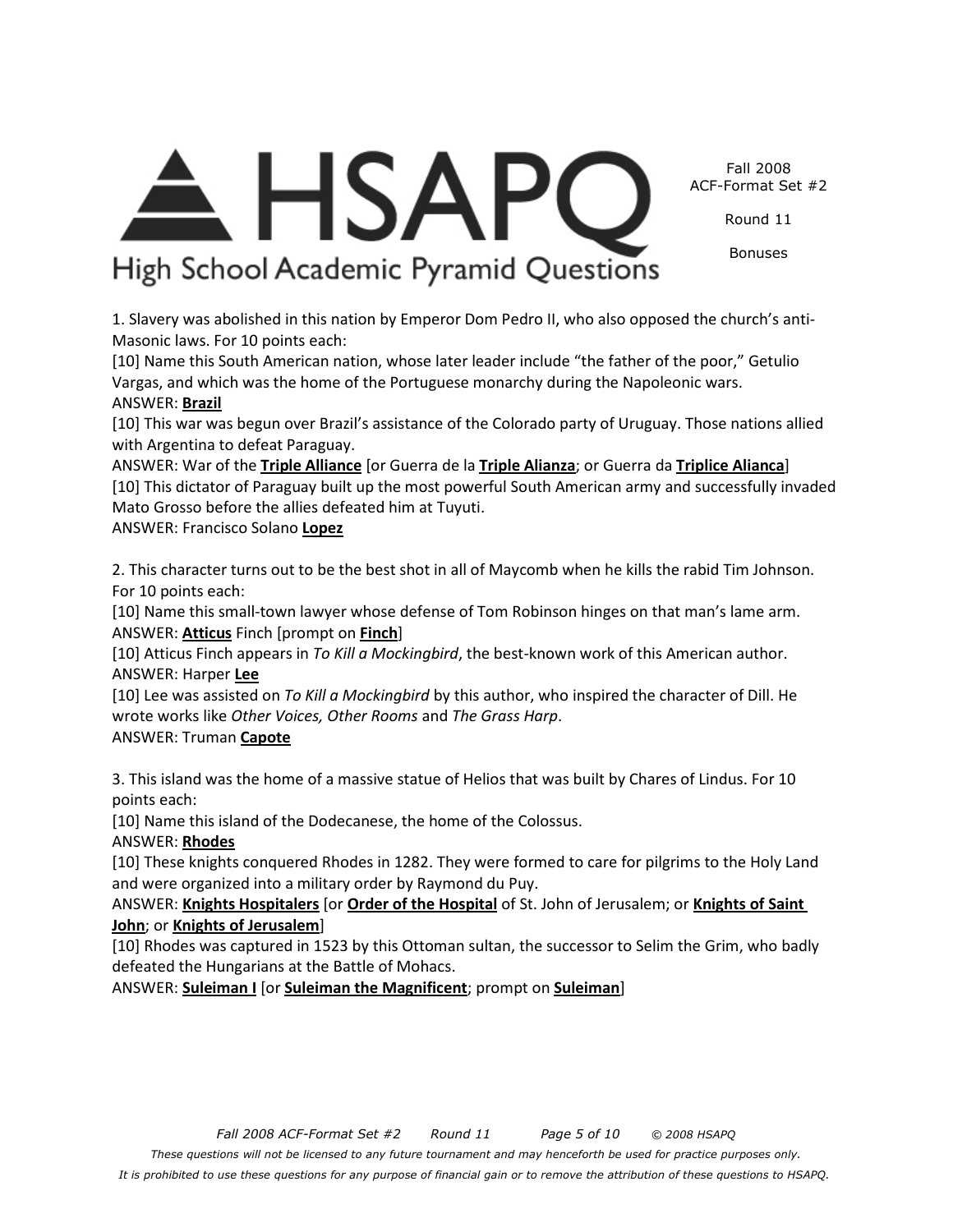4. It is found in a complex with organic halides in Grignard reagents. For 10 points each:

[10] Identify this alkaline earth element whose sulfate is found in Epsom salts, and which is also found in its hydroxide form in a namesake "milk."

ANSWER: **magnesium** [or **Mg**; do not accept **magnesia**]

[10] Grignard reagents participate in this type of a reaction when they are used to convert ketones to tertiary alcohols. It sometimes involves the addition of H atoms.

ANSWER: **reduction** [or **reducing** agents; accept equivalents]

[10] Grignard reagents are stored in this type of compounds due to their low reactivity. Their diethyl version was once used as an anesthetic.

#### ANSWER: **ether**

5. Photons and gluons belong to this class, which includes all other known elementary particles with integer spin. For 10 points each:

[10] Name this class of subatomic particles, named after an Indian physicist.

ANSWER: **boson**s

[10] This hypothetical boson gives other particles their mass and is sometimes referred to as the "God particle."

ANSWER: **Higgs** Boson

[10] This particle accelerator was built partially to search for the Higgs Boson, though wacky doomsday theorists suggest that this CERN facility is more likely to create a black hole instead.

#### ANSWER: **LHC** [or **Large Hadron Collider**]

6. This type of tax is levied in proportion to the amount an individual or corporation earns. For 10 points each:

[10] Name this type of tax, expressly allowed by the Sixteenth Amendment.

ANSWER: **income** tax

[10] The United States has this kind of income tax, in which people who earn more money pay a higher percentage of their income.

ANSWER: **progressive** income tax

[10] This curve notes that government revenues are equivalent at two different income tax rates; lower rates mean less money collected, while higher rates reduce one's incentive to work. ANSWER: **Laffer** curve

7. They settled in southern Spain under the leadership of Ataulphus. For 10 points each:

[10] Name this Germanic tribe, who was led by Alaric I and Theodoric I.

#### ANSWER: **Visigoth**s

[10] In this battle, the Visigoths under Fritigern, who also commanded some Ostrogothic forces, soundly defeated the Roman army, killing emperor Valens.

#### ANSWER: **Adrianople** [or **Hadrianopolis**]

[10] The Visigoths were a problem because the Huns had been pushing them out of their land. This man co-ruled the Huns with Bleda, and lost at the battle of Catalaunian Plains. ANSWER: **Attila** the Hun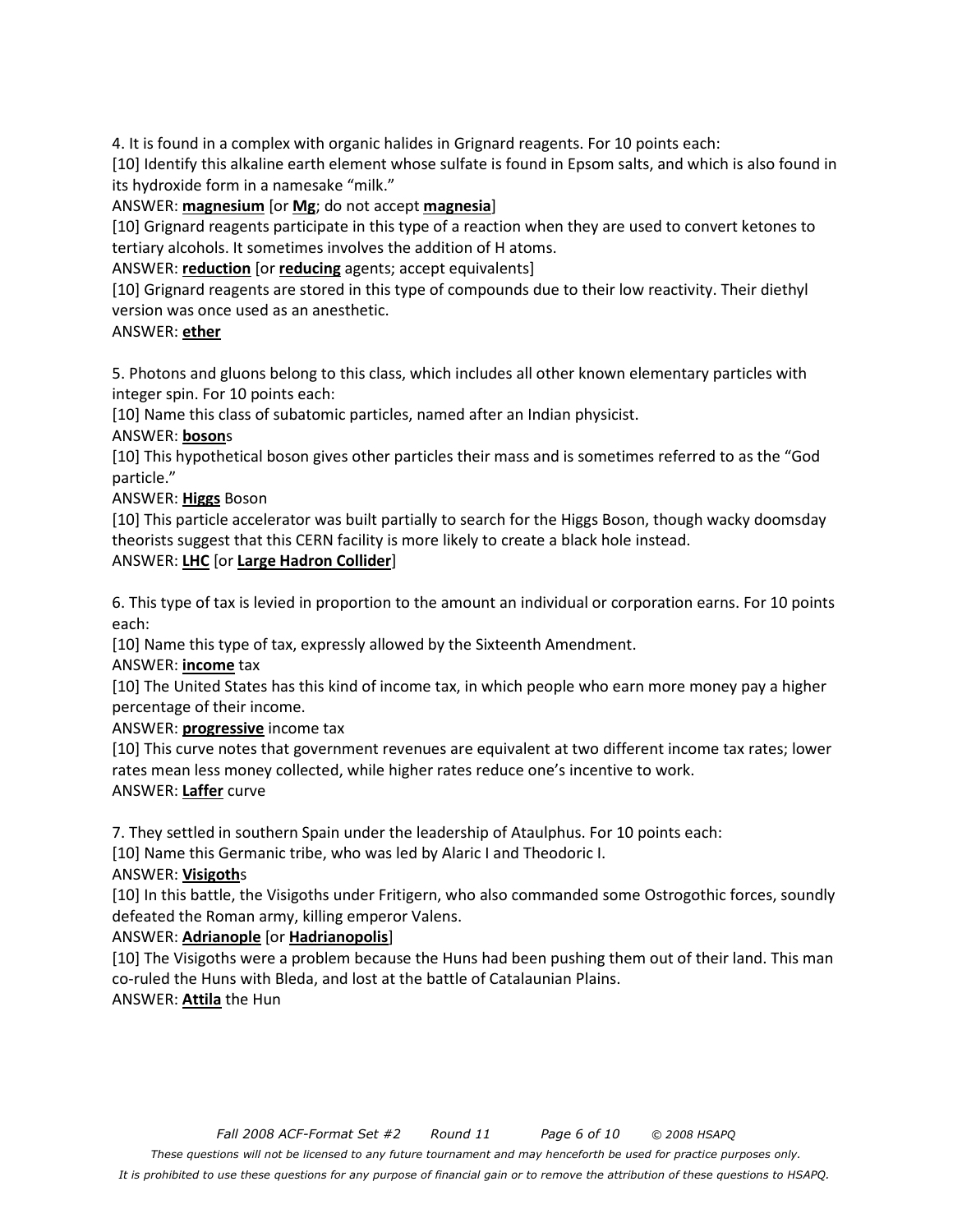8. This branch of philosophy includes the "Proportionality Doctrine," which states that "actions are right in proportion as they tend to promote happiness." For 10 points each:

[10] Name this branch of philosophy founded by Jeremy Bentham.

#### ANSWER: **utilitarianism**

[10] Probably the best-known utilitarian is this author of *On Liberty*, who defined the Proportionality Doctrine in *Utilitarianism*.

#### ANSWER: John Stuart **Mill**

[10] Despite accepting the traditional sexual division of labor, Mill also argues for domestic and social equality of the fairer sex in this 1869 feminist tract.

#### ANSWER: *On the Subjection of Women*

9. Theseus: serial abductor of women. For 10 points each:

[10] Theseus accompanied this friend on his unsuccessful mission to kidnap Persephone. Hades stuck them both to chairs; Heracles unstuck Theseus but could not unstick this man.

#### ANSWER: **Pirithous**

[10] During that ill-fated kidnapping attempt, the Dioscuri succeeded in rescuing this sister of theirs, whom Theseus had kidnapped with intent to marry. She was also notably kidnapped by Paris.

#### ANSWER: **Helen** [or **Helen** of Troy]

[10] As soon as this queen stepped on board Theseus' ship, he hightailed it to Athens and married her, thus causing the Amazonomachy. No word on whether he ever got her girdle.

#### ANSWER: **Hippolyta** [or **Antiope**]

10. One location here is the Ile de la Cite, which is the site of a cathedral with flying buttresses. For 10 points each:

[10] Name this city that includes the Sacre Coeur Cathedral at Montmartre. It also is home to the Eiffel Tower and the president of France.

### ANSWER: **Paris**

[10] This river enters the English Channel at Le Havre and flows past Giverny, but is probably most notable for running through the middle of Paris.

#### ANSWER: **Seine**

[10] This area of France, bordered by the lowlands of Languedoc and the Loire Valley, is a large plateau. Some of its highest peaks include Sancy Hill and the Plomb de Cantal.

### ANSWER: **Massif Central**

11. October 2008 reports by the CDC suggest that one in every four teenage girls has now taken this vaccine. For 10 points each:

[10] Identify this brand of vaccine developed by Merck, the counterpart to Glaxo SmithKline's Cervarix, which helps in the prevention of cervical cancer.

### ANSWER: **Gardasil**

[10] Gardasil protects against this sexually transmitted virus, which in addition to causing cervical cancer also causes genital warts.

### ANSWER: **HPV** [or **humanpapilloma virus**]

[10] Surveys also show using a fan lowers the risk of this condition, in which babies can mysteriously die while asleep. Putting babies to sleep on their backs also lowers the risk. ANSWER: **SIDS** [or **sudden infant death syndrome**]

*These questions will not be licensed to any future tournament and may henceforth be used for practice purposes only.* 

*It is prohibited to use these questions for any purpose of financial gain or to remove the attribution of these questions to HSAPQ.*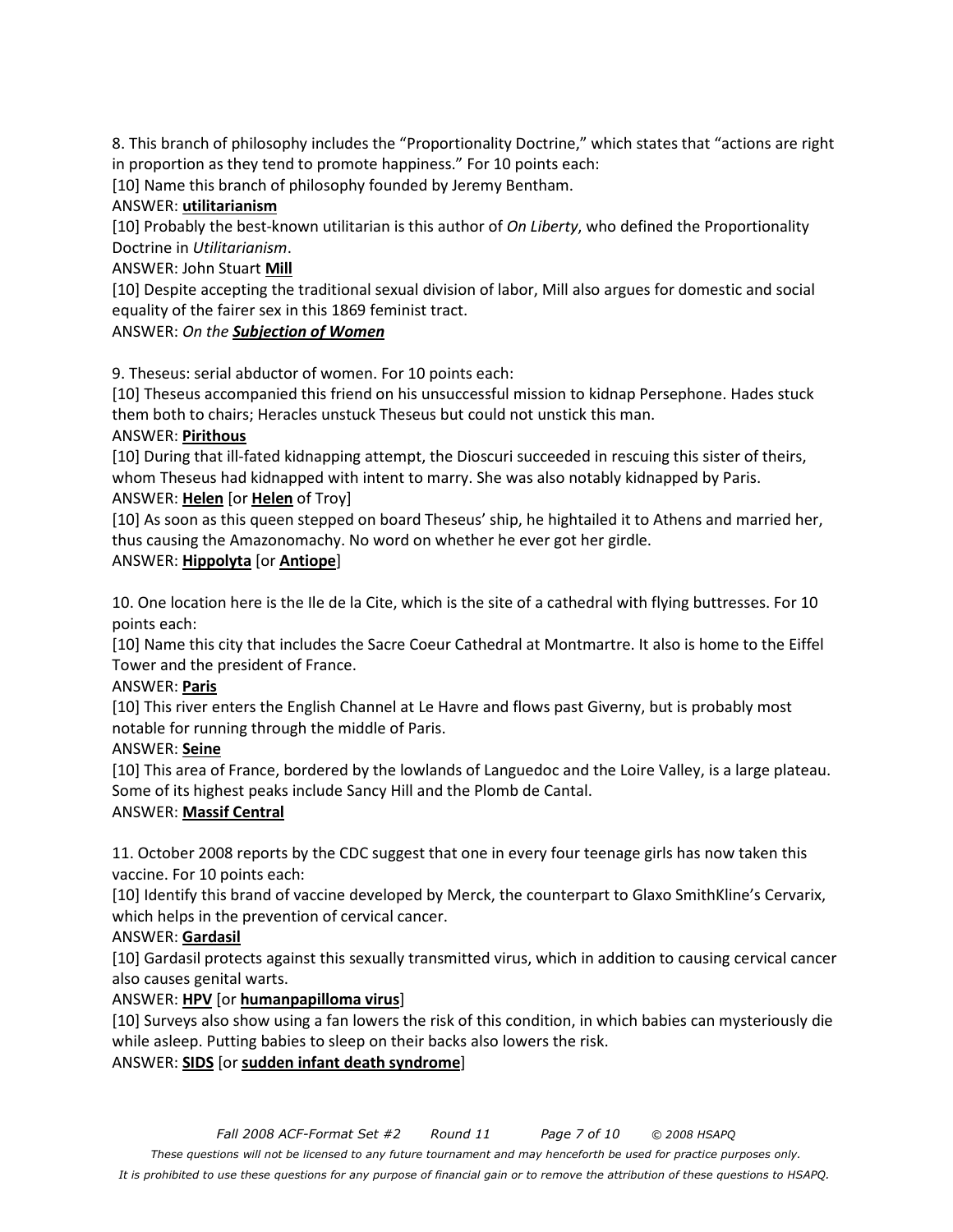12. This stage of a star's life cycle occurs on the horizontal branch after the helium flash. For 10 points each:

[10] Name this star life stage that sees the star puff up and turn the namesake color.

ANSWER: **red giant**s [do not accept "red supergiants" or anything with "super" in it]

[10] This very bright star in the Taurus constellation is one of the best known examples of a red giant. It's a member of the Hyades star cluster, which is the closest star cluster to Earth.

#### ANSWER: **Aldebaran**

[10] In contrast to red giants, these very dim stars can undergo a surface helium flash, and are in the lower right hand corner of the H-R diagram.

ANSWER: **white dwarf** stars [or **white dwarves**]

13. Name these Victorian authors, for 10 points each.

[10] This author of "Goblin Market" shares her surname with her brother, the author of "The Blessed Damozel."

ANSWER: Christina **Rossetti**

[10] This author wrote about Diogenes Teufelsdrockh's philosophy of clothing in *Sartor Resartus*. His other works include *Past and Present* and a history of the French Revolution.

ANSWER: Thomas **Carlyle**

[10] This novelist serialized many of his books, including *The Pickwick Papers* and *Oliver Twist*. ANSWER: Charles **Dickens**

14. Name this authors who wrote in Latin, for 10 points each.

[10] This exiled man wrote about the Roman calendar in *Fasti* and about various mythological transformations in *The Metamorphoses*.

ANSWER: **Ovid**

[10] This poet of many odes wrote a treatise on poetry called *Ars Poetica.* 

ANSWER: **Horace**

[10] This poet generally wrote about his Epicurean life and his love for a woman named Lesbia. ANSWER: **Catullus**

15. The Iberian peninsula detaches from Europe in this author's novel *The Stone Raft*. For 10 points each:

[10] Name this Portuguese author of *All the Names* and *Blindness*.

ANSWER: Jose **Saramago**

[10] This twentieth century Greek author of *Captain Michalis* wrote a sequel to *The Odyssey* as well as *Zorba the Greek*.

### ANSWER: Nikos **Kazantzakis**

[10] Both Saramago and Kazantzakis wrote novels about this man; Saramago's is titled "the gospel according to" this man, while Kazantzakis' is named for his "last temptation." ANSWER: Jesus Christ [either or both names]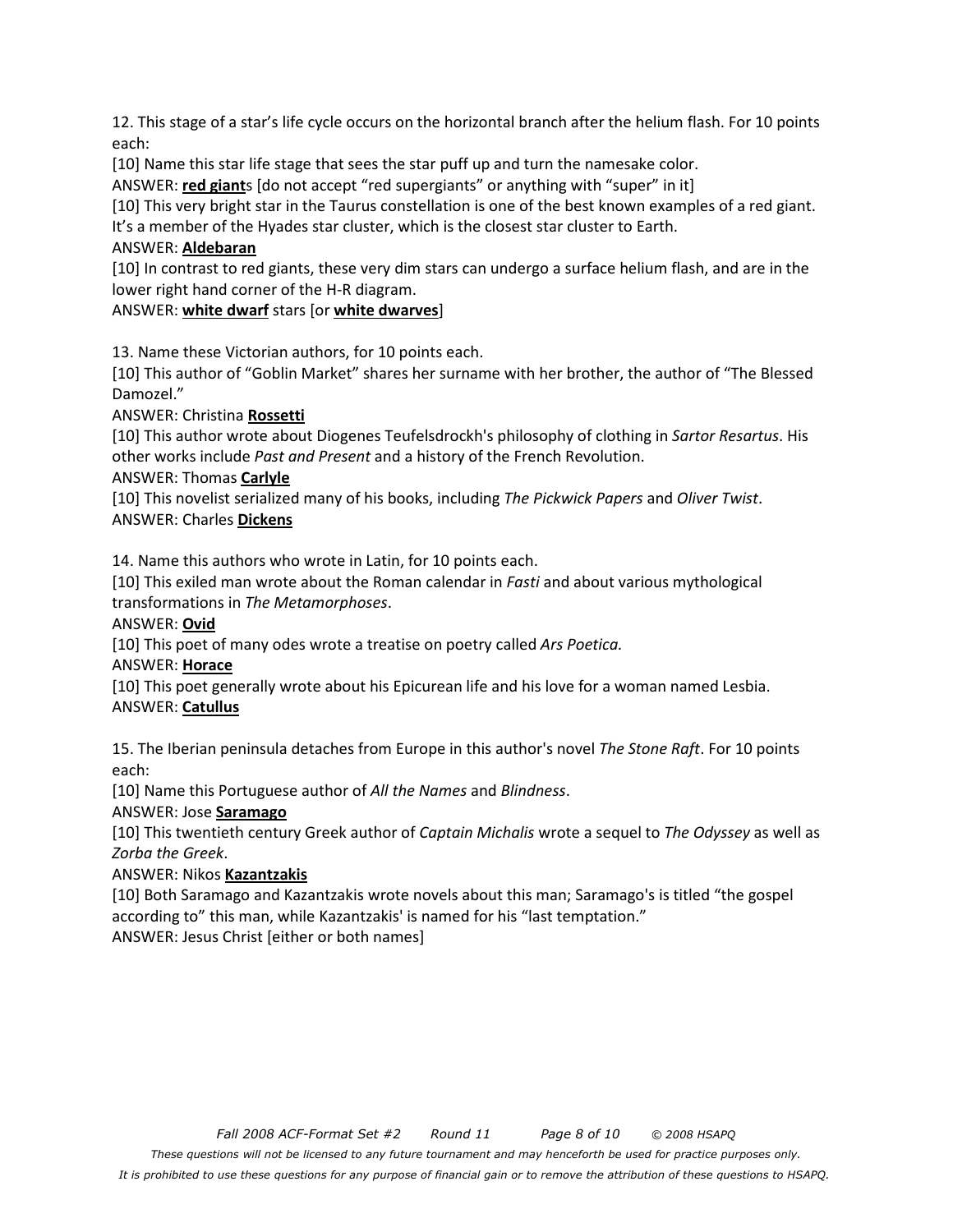16. He wrote about a social worker in *Ann Vickers* and a judge who marries a young girl in *Cass Timberlane*. For 10 points each:

[10] Name this novelist of *Elmer Gantry* and *Arrowsmith*.

#### ANSWER: Sinclair **Lewis**

[10] In this Lewis novel, the title real estate agent is shattered when his friend Paul Riesling shoots his wife but eventually goes back to his conformist ways.

#### ANSWER: *Babbit*

[10] In this Lewis novel, Berzelius Windrip sets up a fascist regime in America.

#### ANSWER: *It Can't Happen Here*

17. Name these artistic movements, for 10 points each.

[10] The name of this movement was derived from a Claude Monet work showing a sunrise. Its other members included Manet, Renoir, and Mary Cassatt.

#### ANSWER: **impressionism**

[10] Dante Gabriel Rossetti and John Everett Millais were part of this British group, who rejected the teachings of a certain Renaissance artist and produced like *Beata Beatrix* and *Ophelia*.

#### ANSWER: **Pre-Raphaelite** Brotherhood

[10] This largely Italian movement included such members as Giacomo Balla and Umberto Boccioni, the sculptor of *Unique Forms of Continuity in Space*.

#### ANSWER: **Futurism**

18. Name these eponymous or doubly-eponymous laws from physics, for 10 points each.

[10] Also known as the law of inertia, this law states that an object in motion at a constant velocity, or at rest, will stay that way, unless acted upon by an external force.

#### ANSWER: **Newton's first** law of motion

[10] This law is used to calculate the specific heat of a solid, stating that the value is equal to three times the gas constant times the molar mass.

ANSWER: **Dulong-Petit** law [accept anything with **Dulong** and **Petit** in it in either order] [10] James Maxwell added the displacement current to this law, which is useful for calculating the

magnetic field of a current-carrying wire.

#### ANSWER: **Ampère**'s law

19. He set poems like "September" and "Im Abendrot" in his *Four Last Songs*. For 10 points each: [10] Name this composer, who used a clarinet to depict the title hanged trickster in *Till Eulenspiegel's* 

*Merry Pranks*. He also composed *Der Rosenkavalier*.

#### ANSWER: **R**ichard **Strauss** [prompt on **Strauss**]

[10] Richard Strauss may be best remembered for this work that opens with an ascending C-G-C in the brass, based on a Nietzsche poem. Delius used that same poem in the *Mass of Life*.

#### ANSWER: *Thus Spake Zarathustra* [or *Also Sprach Zarathustra*; or *Thus Spake Zoroaster*]

[10] Richard Strauss wrote this tone poem using a cello to depict the title nobleman. It is structured as an introduction, then ten variations, then a coda, and also uses the viola. ANSWER: *Don Quixote*

#### *Fall 2008 ACF-Format Set #2 Round 11 Page 9 of 10 © 2008 HSAPQ These questions will not be licensed to any future tournament and may henceforth be used for practice purposes only. It is prohibited to use these questions for any purpose of financial gain or to remove the attribution of these questions to HSAPQ.*